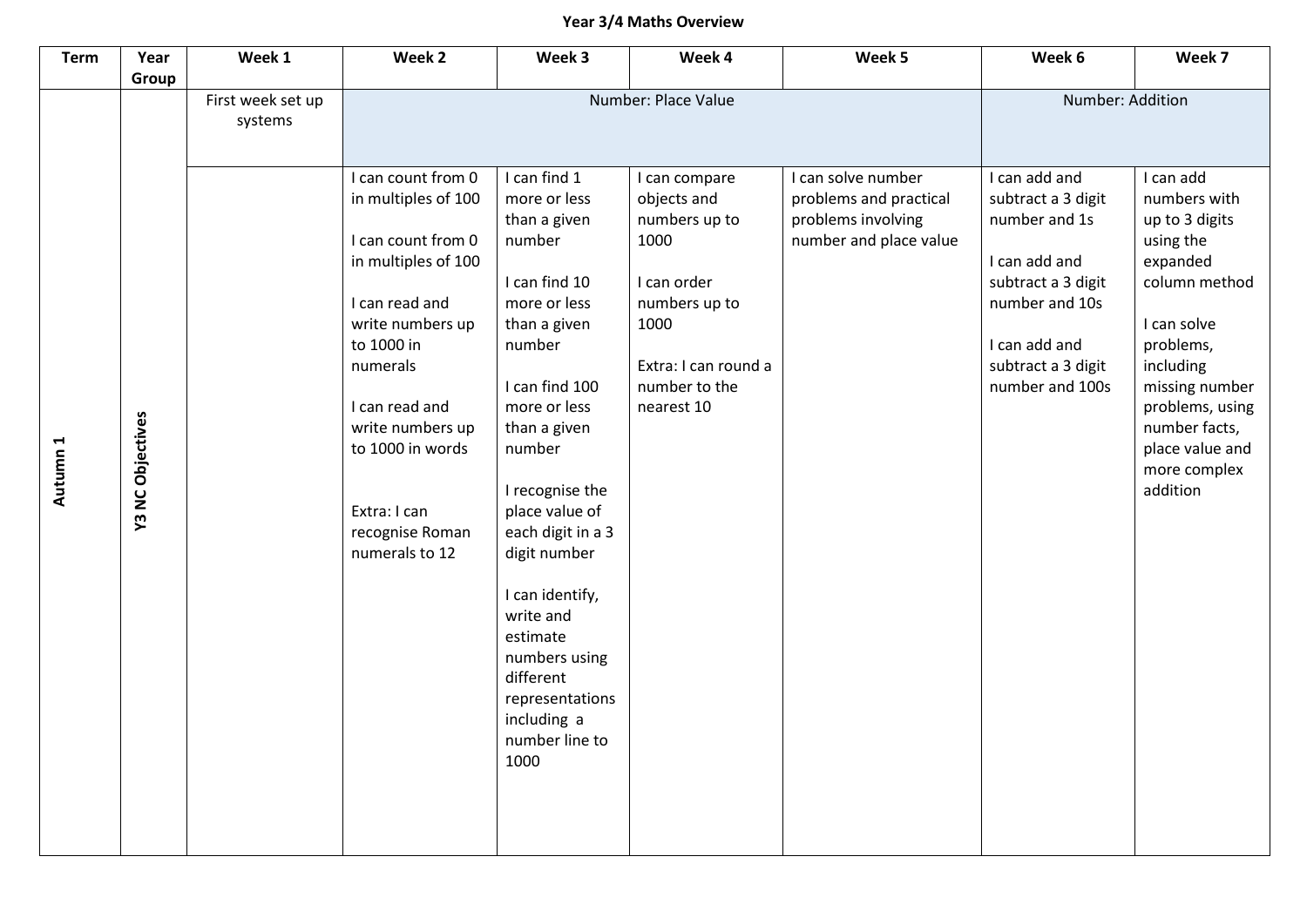|          |                  | First week set up |                                      | Number: Place Value            | Number: Addition             |                                           |                                      |                          |
|----------|------------------|-------------------|--------------------------------------|--------------------------------|------------------------------|-------------------------------------------|--------------------------------------|--------------------------|
|          |                  | systems           |                                      |                                |                              |                                           |                                      |                          |
|          |                  |                   |                                      |                                |                              |                                           |                                      |                          |
|          |                  |                   | I can count in                       | I can find 100                 | I can compare and            | I recognise that there are                | I can add numbers                    | I can solve two-         |
|          |                  |                   | multiples of 1000                    | more or less                   | order numbers<br>beyond 1000 | numbers below 0                           | with up to 4 digits                  | step addition            |
|          |                  |                   | I can count in                       | than a given<br>number         |                              | I can count backwards                     | using the compact<br>column method - | problems in<br>contexts, |
|          |                  |                   | multiples of 25                      |                                | I can round to the           | through zero to include                   | no exchange                          | deciding with            |
|          |                  |                   |                                      | I recognise the                | nearest 10, 100              | negative numbers                          |                                      | operations and           |
|          |                  |                   | I can read Roman                     | place value of                 | and 1000                     |                                           | I can add numbers                    | methods to use           |
|          |                  |                   | Numerals to 100 (I                   | each digit in a                |                              | I can solve number and                    | with up to 4 digits                  | and why                  |
|          |                  |                   | to C) and know that                  | four digit                     |                              | practical problems that                   | using the compact                    |                          |
|          |                  |                   | over time the                        | number (100s,                  |                              | involving increasingly                    | column method -                      |                          |
|          |                  |                   | numeral system<br>changes to include | 100s, 10s, 1s)                 |                              | large positive numbers<br>and place value | one exchange                         |                          |
|          |                  |                   | the concept of zero                  | I can identify,                |                              |                                           | I can add numbers                    |                          |
|          |                  |                   | and place value                      | write and                      |                              |                                           | with up to 4 digits                  |                          |
|          |                  |                   |                                      | estimate                       |                              |                                           | using the compact                    |                          |
|          |                  |                   |                                      | numbers using                  |                              |                                           | column method-                       |                          |
| Autumn 1 | Y4 NC Objectives |                   |                                      | different                      |                              |                                           | more than one                        |                          |
|          |                  |                   |                                      | representations<br>including a |                              |                                           | exchange                             |                          |
|          |                  |                   |                                      | number line to                 |                              |                                           |                                      |                          |
|          |                  |                   |                                      | 10000                          |                              |                                           |                                      |                          |
|          |                  |                   |                                      |                                |                              |                                           |                                      |                          |
|          |                  |                   |                                      |                                |                              |                                           |                                      |                          |
|          |                  |                   |                                      |                                |                              |                                           |                                      |                          |
|          |                  |                   |                                      |                                |                              |                                           |                                      |                          |
|          |                  |                   |                                      |                                |                              |                                           |                                      |                          |
|          |                  |                   |                                      |                                |                              |                                           |                                      |                          |
|          |                  |                   |                                      |                                |                              |                                           |                                      |                          |
|          |                  |                   |                                      |                                |                              |                                           |                                      |                          |
|          |                  |                   |                                      |                                |                              |                                           |                                      |                          |
|          |                  |                   |                                      |                                |                              |                                           |                                      |                          |
|          |                  |                   |                                      |                                |                              |                                           |                                      |                          |
|          |                  |                   |                                      |                                |                              |                                           |                                      |                          |
|          |                  |                   |                                      |                                |                              |                                           |                                      |                          |
|          |                  |                   |                                      |                                |                              |                                           |                                      |                          |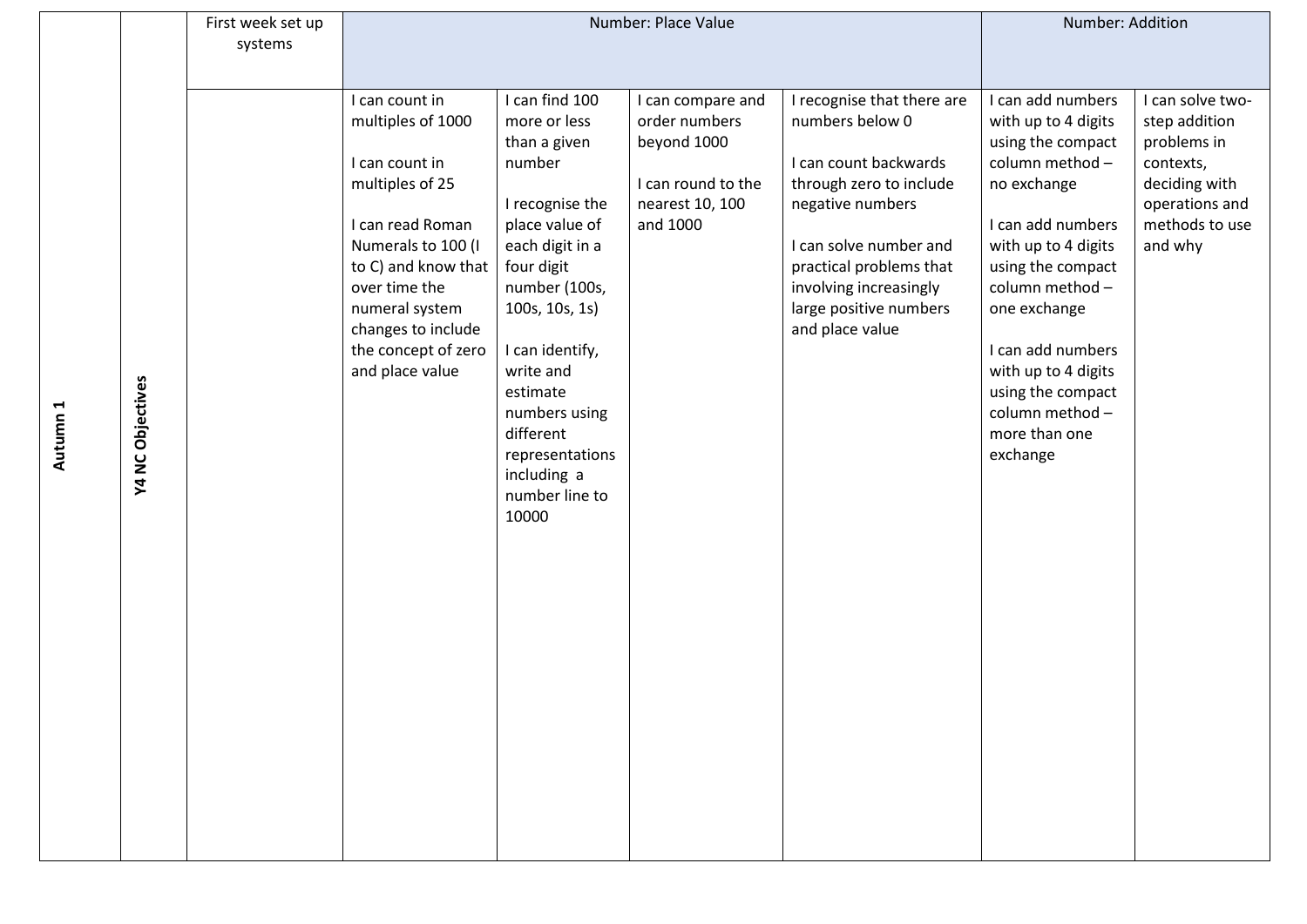|  | Number: Subtraction     |                                | Assessment           | Number: Multiplication |                                          | Number: Division                                |                                        |                                |
|--|-------------------------|--------------------------------|----------------------|------------------------|------------------------------------------|-------------------------------------------------|----------------------------------------|--------------------------------|
|  |                         |                                |                      | week                   |                                          |                                                 |                                        |                                |
|  |                         |                                |                      |                        |                                          |                                                 |                                        |                                |
|  |                         | I can subtract a 1             | I can estimate the   |                        | I recall                                 | I can write and calculate                       | I can write and                        | I can solve                    |
|  |                         | digit number from a            | answer to a          |                        | multiplication and<br>division facts for | multiplication sums using                       | calculate division                     | multiplication                 |
|  |                         | 3 digit number                 | calculation          |                        | the 3 x tables                           | my x tables, including 2                        | sums using my x                        | and division                   |
|  |                         | I can subtract a 2             | I can use inverse    |                        |                                          | digit x 1 digit numbers<br>using mental methods | tables, including 2<br>digit x 1 digit | problems,<br>including         |
|  |                         | digit number from a            | operations to check  |                        | I recall                                 |                                                 | numbers using                          | positive integer               |
|  |                         | 3 digit number                 | my answers           |                        | multiplication and                       |                                                 | mental methods                         | scaling problems               |
|  | <b>Y3 NC Objectives</b> |                                |                      |                        | division facts for                       | I can write and calculate                       |                                        | &                              |
|  |                         | I can subtract a 3             | I can solve          |                        | the 4 x tables                           | multiplication sums using                       | I can write and                        | correspondence                 |
|  |                         | digit number from a            | problems, including  |                        |                                          | my x tables, including 2                        | calculate division                     | problems in                    |
|  |                         | 3 digit number                 | missing number       |                        | I recall                                 | digit x 1 digit numbers                         | sums using my x                        | which n objects                |
|  |                         | (using the                     | problems, using      |                        | multiplication and                       | using the grid method                           | tables, including 2                    | are connected                  |
|  |                         | partitioned column             | number facts, place  |                        | division facts for                       |                                                 | digit x 1 digit                        | to m objects                   |
|  |                         | method)                        | value and more       |                        | the 8 x tables                           |                                                 | numbers using                          |                                |
|  |                         |                                | complex addition     |                        |                                          |                                                 | written formal                         | I can solve                    |
|  |                         |                                | and subtraction      |                        |                                          |                                                 | methods                                | missing number                 |
|  |                         |                                |                      |                        |                                          |                                                 |                                        | problems                       |
|  |                         | I can subtract                 | I can choose         |                        | I can recall                             | I can multiply a 2 digit                        | I can divide a 2                       | I can solve                    |
|  |                         | numbers with up to             | efficient strategies |                        | multiplication and                       | number by a 1 digit                             | digit number by a 1                    | problems                       |
|  |                         | 4 digits using the             | for subtraction,     |                        | division facts for                       | number using expanded                           | digit number by                        | involving                      |
|  |                         | compact column                 | knowing when to      |                        | multiplication                           | column method                                   | sharing equally                        | multiplication                 |
|  |                         | method                         | use mental or        |                        | tables up to 12 x 12                     |                                                 |                                        | and division,                  |
|  |                         |                                | written strategies   |                        |                                          | I can multiply a 3 digit                        | I can divide a 3                       | including the                  |
|  |                         | I can subtract                 |                      |                        | I can use place                          | number by a 1 digit                             | digit number by a 1                    | distributive law               |
|  |                         | numbers with up to             | I can estimate and   |                        | value, known and                         | number using expanded                           | digit number by                        | to multiply 2                  |
|  | Objectives              | 4 digits using the             | use inverse          |                        | derived facts to                         | column method                                   | sharing equally                        | digit numbers by               |
|  |                         | compact column<br>method where | operations to check  |                        | multiply and divide                      |                                                 |                                        | 1 digit, integer               |
|  | <u>ပ</u>                | there is one                   | answers              |                        | mentally, including                      |                                                 | I can multiply and<br>divide with and  | scaling problems<br>and harder |
|  | 4                       | exchange                       | I can solve two-     |                        | by <sub>1</sub>                          |                                                 | without                                | correspondence                 |
|  |                         |                                | step addition and    |                        | I can use place                          |                                                 | remainders                             | problems in                    |
|  |                         | I can explore what             | subtraction          |                        | value and derived                        |                                                 |                                        | which n objects                |
|  |                         | happens when                   | problems in          |                        | facts to multiply                        |                                                 |                                        | are connected                  |
|  |                         | there is more than             | contexts, deciding   |                        | together 3                               |                                                 |                                        | to m objects                   |
|  |                         | one exchange                   | with operations      |                        | numbers                                  |                                                 |                                        |                                |
|  |                         |                                | and methods to       |                        |                                          |                                                 |                                        |                                |
|  |                         |                                | use and why          |                        |                                          |                                                 |                                        |                                |

**Autumn 2**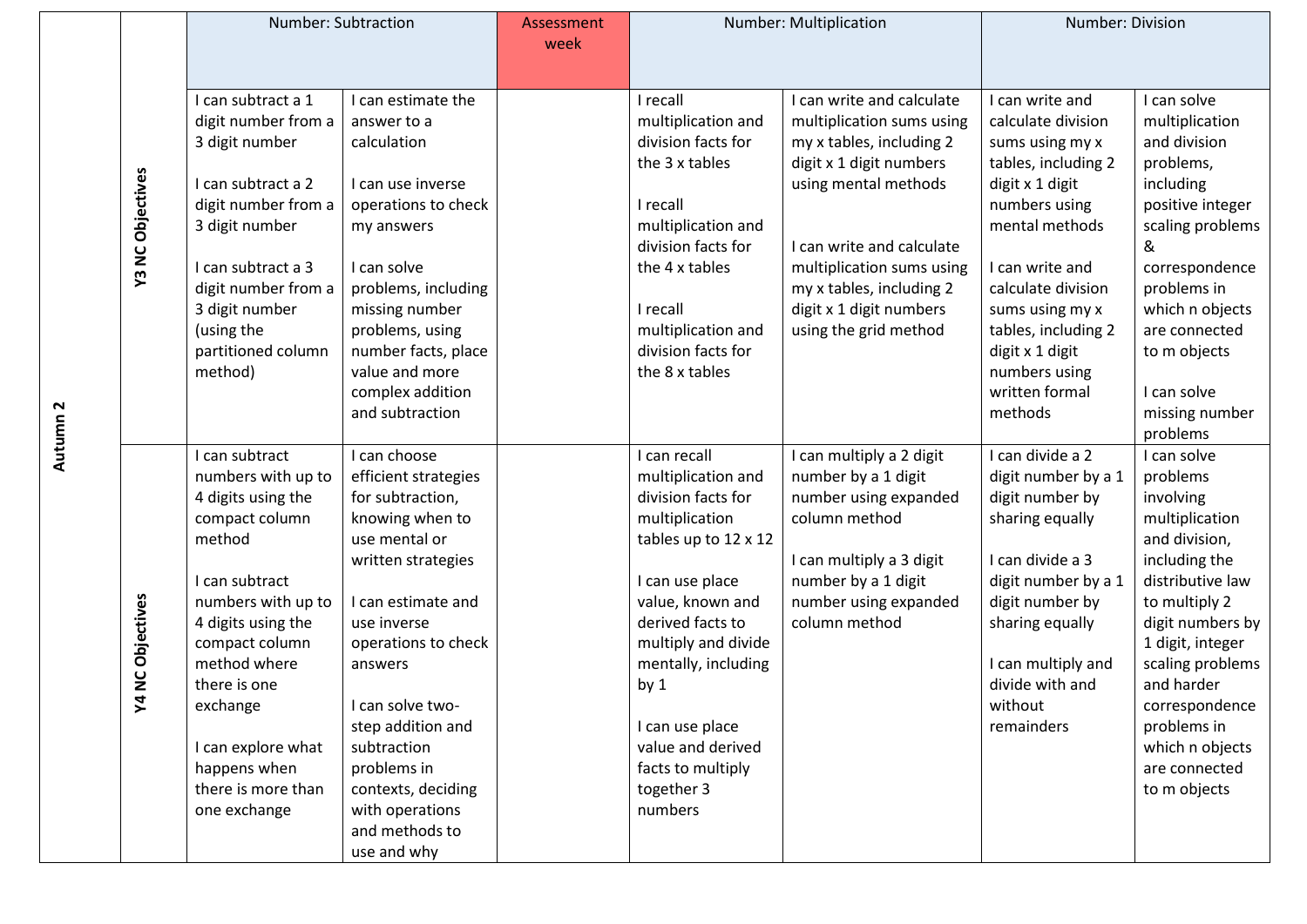|          |                  | Number:<br><b>Multiplication &amp;</b><br><b>Division</b>                                                                         |                                                                                                                                        | Measurement: Length, Perimeter and Area                                                                                                                                                                      |                                                                                                                              | <b>Number: Fractions</b>                                                                                                                                                      |                                                                                                     |  |
|----------|------------------|-----------------------------------------------------------------------------------------------------------------------------------|----------------------------------------------------------------------------------------------------------------------------------------|--------------------------------------------------------------------------------------------------------------------------------------------------------------------------------------------------------------|------------------------------------------------------------------------------------------------------------------------------|-------------------------------------------------------------------------------------------------------------------------------------------------------------------------------|-----------------------------------------------------------------------------------------------------|--|
|          |                  | I can multiply by 10<br>I can divide by 10<br>I recognise and use                                                                 | I can measure and<br>compare lengths<br>(m/cm/mm)                                                                                      | I can measure<br>the perimeter of<br>simple 2d<br>shapes                                                                                                                                                     | I can find the area<br>of rectilinear<br>shapes by counting<br>squares                                                       | I can recognise, find and<br>write unit fractions of a<br>discrete set of objects<br>I can recognise, find and                                                                | can use diagrams<br>to show equivalent<br>fractions with small<br>denominators (less<br>than $10$ ) |  |
| Spring 1 | Y3 NC Objectives | factor pairs in<br>mental calculations                                                                                            | I can add and<br>subtract length                                                                                                       |                                                                                                                                                                                                              |                                                                                                                              | write non-unit fractions<br>with small denominators<br>(less than 10) of a<br>discrete set of objects                                                                         | I can compare and<br>order unit and non-<br>unit fractions                                          |  |
|          |                  |                                                                                                                                   |                                                                                                                                        |                                                                                                                                                                                                              |                                                                                                                              | I can recognise and use<br>unit fractions as numbers<br>I can recognise and use<br>non-unit fractions with                                                                    | I can compare and<br>order fractions<br>with the same<br>denominator                                |  |
|          |                  |                                                                                                                                   |                                                                                                                                        |                                                                                                                                                                                                              |                                                                                                                              | small denominators (less<br>than 10) as numbers                                                                                                                               |                                                                                                     |  |
|          |                  | Number:<br>Multiplication &<br><b>Division</b>                                                                                    |                                                                                                                                        | Measurement: Length, Perimeter and Area                                                                                                                                                                      |                                                                                                                              | <b>Number: Fractions</b>                                                                                                                                                      |                                                                                                     |  |
| Spring 1 | Y4 NC Objectives | I can multiply by 10<br>and 100<br>I can divide by 10<br>and 100<br>I recognise and use<br>factor pairs in<br>mental calculations | Revisit Year 5<br>measuring and<br>comparing<br>objectives<br>I can convert<br>between different<br>units of measure<br>(e.g. km to m) | I can measure<br>the perimeter of<br>rectilinear<br>shapes<br>(including<br>squares) in cm<br>and m<br>I can calculate<br>the perimeter of<br>rectilinear<br>shapes<br>(including<br>squares) in cm<br>and m | I can find the area<br>of rectilinear<br>shapes by counting<br>squares<br>I can compare the<br>area of rectilinear<br>shapes | I can explore fractions in<br>different representations<br>I know that fractions can<br>be greater than one<br>I can count fractions and<br>mixed numbers on a<br>number line | can recognise and<br>show, using<br>diagrams, families<br>of common<br>equivalent<br>fractions.     |  |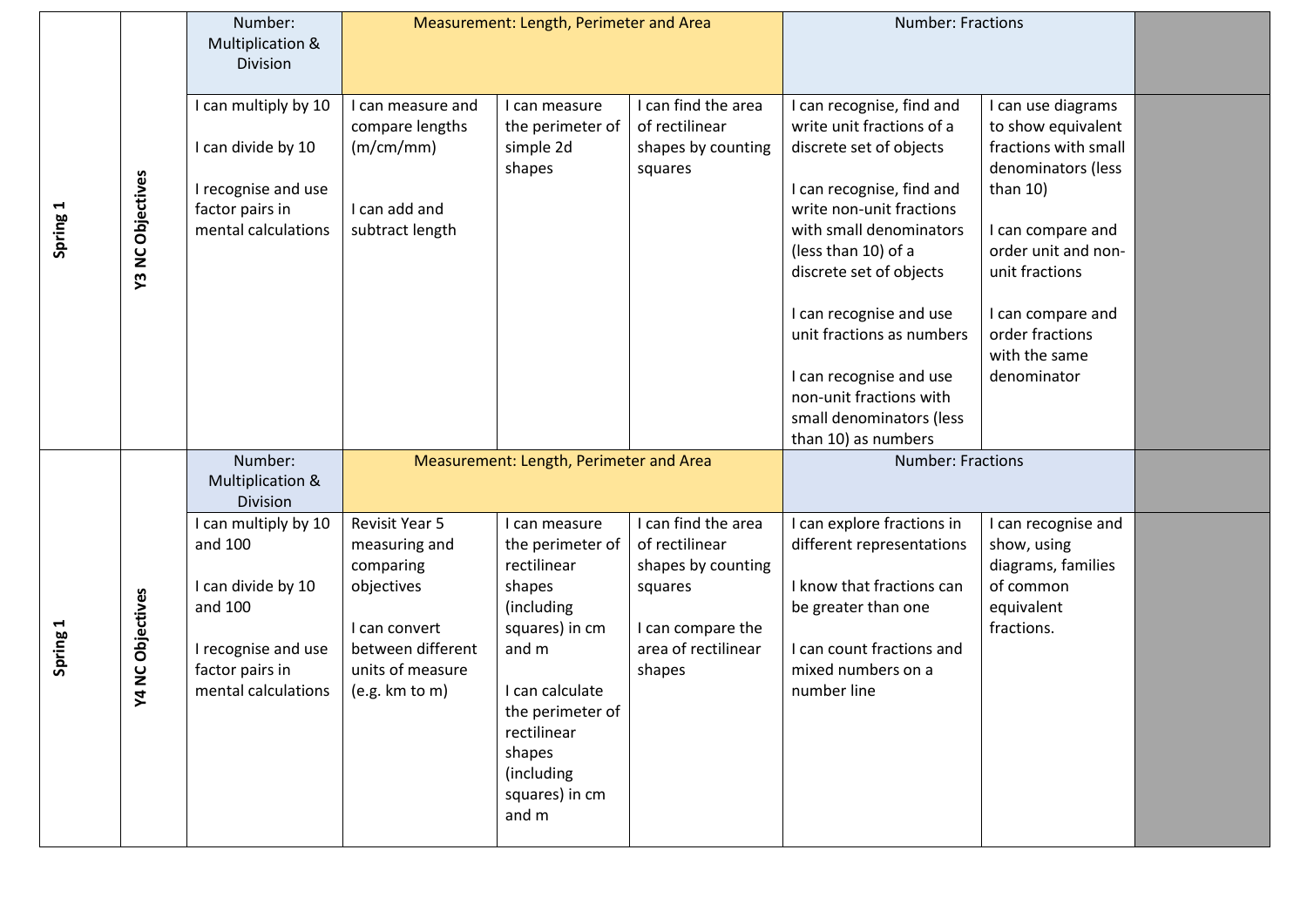|  |                         | Number: Fractions     |                     | Assessment | Y4: Number:                   | Y3: Measurement: Mass  | <b>REVIEW WEEK -</b>     |  |
|--|-------------------------|-----------------------|---------------------|------------|-------------------------------|------------------------|--------------------------|--|
|  |                         |                       |                     | week       | <b>Decimals</b>               | & Capacity             | <b>Teacher to choose</b> |  |
|  |                         |                       |                     |            |                               |                        | unit of                  |  |
|  |                         |                       |                     |            |                               |                        | work/relevant            |  |
|  |                         |                       |                     |            |                               |                        | objectives that          |  |
|  |                         |                       |                     |            |                               |                        | need more time           |  |
|  | <b>Y3 NC Objectives</b> | I can find a fraction | I can add and       |            | I can count up and            | I can measure and      |                          |  |
|  |                         | of a quantity         | subtract fractions  |            | down in 10ths                 | compare mass and       |                          |  |
|  |                         |                       | with the same       |            |                               | capacity/volume (I/ml) |                          |  |
|  |                         | I understand the      | denominator         |            | I can recognise that          |                        |                          |  |
|  |                         | terms numerator       |                     |            | 10ths drive from              | I can add and subtract |                          |  |
|  |                         | and denominator       |                     |            | dividing an object            | mass and               |                          |  |
|  |                         | and can identify      |                     |            | into equal parts              | capacity/volume        |                          |  |
|  |                         | them                  |                     |            | and dividing                  |                        |                          |  |
|  |                         |                       |                     |            | numbers or                    |                        |                          |  |
|  |                         |                       |                     |            | quantities by 10              |                        |                          |  |
|  |                         |                       |                     |            |                               |                        |                          |  |
|  |                         | I can solve           | I can add and       |            | I can count up and            | I can measure and      |                          |  |
|  |                         | increasingly harder   | subtract fractions  |            | down in 100ths on             | compare mass and       |                          |  |
|  |                         | fraction problems     | with the same       |            | a number line                 | capacity/volume (I/ml) |                          |  |
|  |                         | to calculate          | denominator         |            |                               |                        |                          |  |
|  |                         | quantities and        |                     |            | I can recognise that          | I can add and subtract |                          |  |
|  |                         | fractions to divide   | I can add and       |            | 100ths arise when             | mass and               |                          |  |
|  |                         | quantities,           | subtract 2 or more  |            | dividing an object            | capacity/volume        |                          |  |
|  |                         | including non-unit    | fractions           |            | by 100 and dividing           |                        |                          |  |
|  |                         | fractions where the   |                     |            | 1oths by 10                   | I can convert between  |                          |  |
|  |                         | answer is a whole     | I can subtract from |            |                               | different units of     |                          |  |
|  |                         | number                | whole amounts,      |            | I can recognise and           | measure for mass and   |                          |  |
|  |                         |                       | including mixed     |            | write decimal                 | volume/capacity)       |                          |  |
|  |                         |                       | numbers             |            | equivalents of any            |                        |                          |  |
|  |                         |                       |                     |            | number of tenths              |                        |                          |  |
|  | Y4 NC Objectives        |                       |                     |            |                               |                        |                          |  |
|  |                         |                       |                     |            | I can recognise and           |                        |                          |  |
|  |                         |                       |                     |            | write decimal                 |                        |                          |  |
|  |                         |                       |                     |            | equivalents of any            |                        |                          |  |
|  |                         |                       |                     |            | number of                     |                        |                          |  |
|  |                         |                       |                     |            | hundredths                    |                        |                          |  |
|  |                         |                       |                     |            |                               |                        |                          |  |
|  |                         |                       |                     |            | I recognise and               |                        |                          |  |
|  |                         |                       |                     |            | write decimal                 |                        |                          |  |
|  |                         |                       |                     |            | equivalents for 1/4,          |                        |                          |  |
|  |                         |                       |                     |            | $\frac{1}{2}$ , $\frac{3}{4}$ |                        |                          |  |

**Spring 2**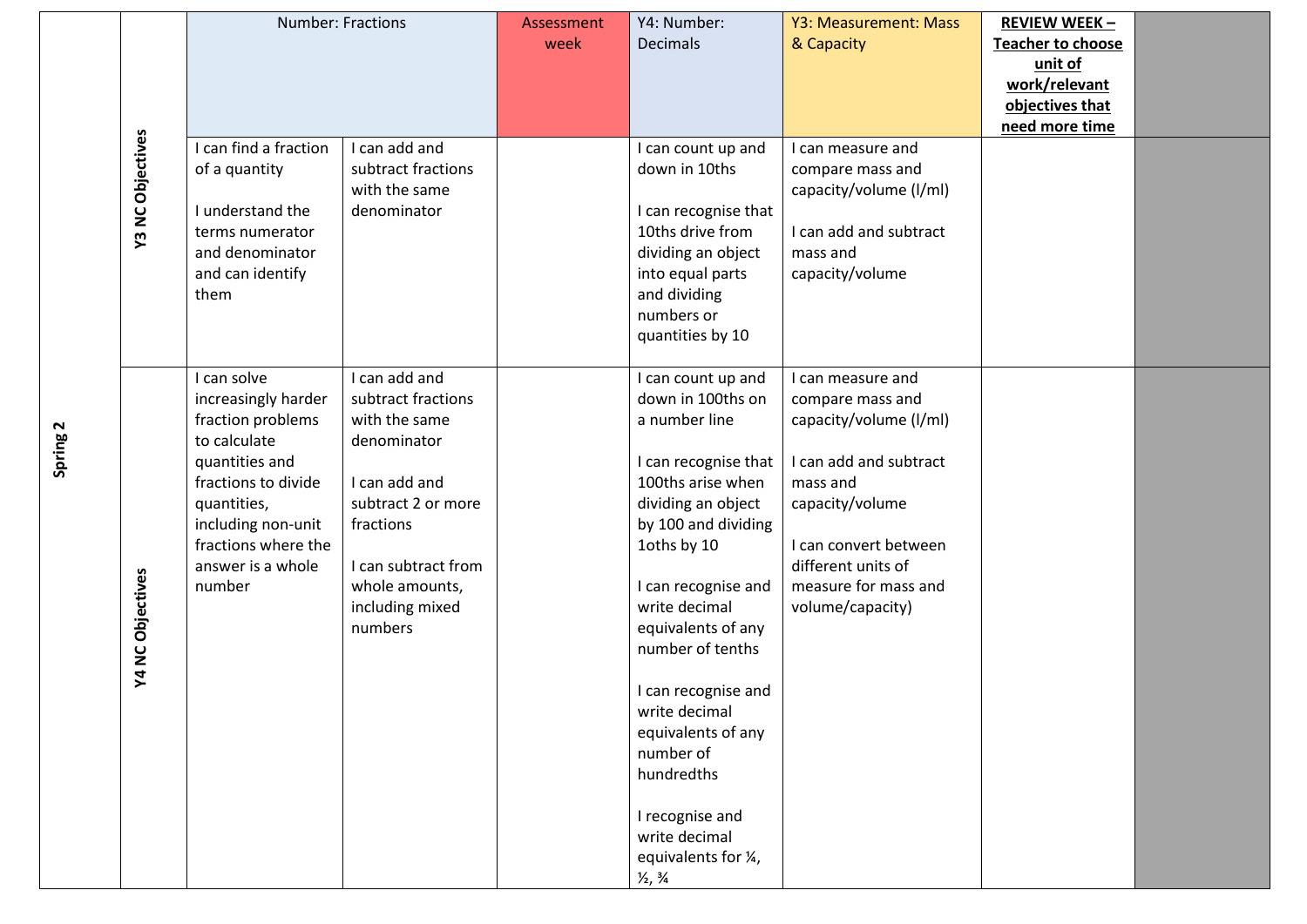|                         |                                                                                                                                  | Number: Decimals (including Y4 Money)                                                                                                                                                                 |                                                                                                           | <b>Measurement: Time</b>                                                                                                                                                                                                                 |                                                                                                                                                                                                                                                                                                                                                                                                                                                                                                             |  |
|-------------------------|----------------------------------------------------------------------------------------------------------------------------------|-------------------------------------------------------------------------------------------------------------------------------------------------------------------------------------------------------|-----------------------------------------------------------------------------------------------------------|------------------------------------------------------------------------------------------------------------------------------------------------------------------------------------------------------------------------------------------|-------------------------------------------------------------------------------------------------------------------------------------------------------------------------------------------------------------------------------------------------------------------------------------------------------------------------------------------------------------------------------------------------------------------------------------------------------------------------------------------------------------|--|
| <b>Y3 NC Objectives</b> | CONSOLIDATION<br>OF fractions and<br>Decimals, pick up<br>anything that needs<br>going over again or<br>common<br>misconceptions | I know the value of<br>each coin and note<br>I understand<br>money can be<br>represented in<br>different ways but<br>can still have the<br>same value<br>I can convert<br>between pounds<br>and pence | I can add and<br>subtract money<br>and give change<br>(in pounds and<br>pence) in<br>practical<br>context | I know the number<br>of days in a year<br>and leap year<br>I know the number<br>of days in each<br>month<br>I know the number<br>of hours in a day<br>Extra: I know the<br>number of minutes<br>in an hour and<br>seconds in a<br>minute | I can tell and write the<br>time on a n analogue<br>clock (ideally to the<br>nearest minute)<br>I can tell and write time<br>using roman numerals to<br>12<br>I use vocabulary such a<br>o'clock, am/pm, morning,<br>afternoon, noon and<br>midnight<br>I can read and write the<br>time on a digital clock<br>using am/pm<br>I can tell and write the<br>time using a 24hr clock<br>I can compare the<br>duration of events by task<br>e.g. calculating the time<br>taken by a particular<br>event or task |  |

**Summer 1**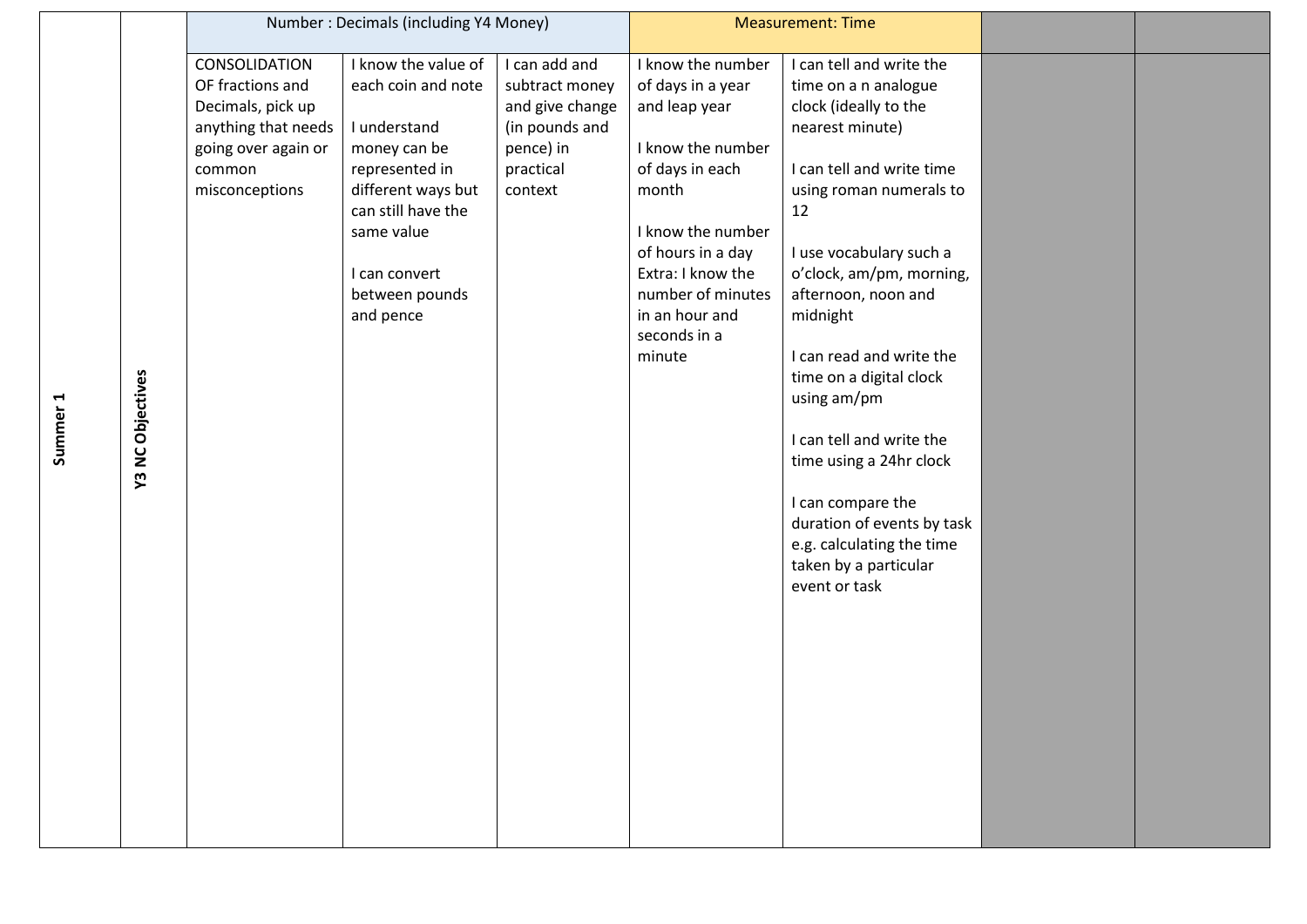|                     |                      | Number: Decimals (including Y4 Money)             |                                                  |                                                    | <b>Measurement: Time</b>                                                                               |                                                       |                     |                 |
|---------------------|----------------------|---------------------------------------------------|--------------------------------------------------|----------------------------------------------------|--------------------------------------------------------------------------------------------------------|-------------------------------------------------------|---------------------|-----------------|
|                     |                      |                                                   |                                                  |                                                    |                                                                                                        |                                                       |                     |                 |
|                     |                      |                                                   |                                                  |                                                    |                                                                                                        |                                                       |                     |                 |
|                     |                      | I can make a whole<br>using decimals up<br>to 2dp | can write money<br>using decimal<br>notation for | I can add and<br>subtract money<br>and give change | Recap Year 3<br>objectives for year,<br>months, days,                                                  | I can read and write the<br>time on an analogue clock |                     |                 |
|                     | Y4 NC Objectives     |                                                   | pounds and pence                                 | (in pounds and                                     | minutes and                                                                                            | I can convert time                                    |                     |                 |
| Summer              |                      | I can write and                                   |                                                  | pence) in                                          | seconds                                                                                                | between 12hr and 24hr                                 |                     |                 |
|                     |                      | compare numbers                                   | I can order and                                  | practical                                          |                                                                                                        | clocks                                                |                     |                 |
|                     |                      | with decimals up to                               | estimate money in                                | context                                            | I can solve                                                                                            |                                                       |                     |                 |
|                     |                      | 2dpnd                                             | pounds and pence                                 | I can solve                                        | problems involving<br>converting hours to                                                              | I can compare durations<br>of time using analogue     |                     |                 |
|                     |                      | I can round                                       |                                                  | simple money                                       | minutes, minutes                                                                                       | and digital clocks and use                            |                     |                 |
|                     |                      | decimals with 1dp                                 |                                                  | problems,                                          | to seconds, years                                                                                      | number lines to calculate                             |                     |                 |
|                     |                      | to the nearest                                    |                                                  | involving all four                                 | to months and                                                                                          | durations of time                                     |                     |                 |
|                     |                      | whole number                                      |                                                  | operations,                                        | weeks to days                                                                                          |                                                       |                     |                 |
|                     |                      |                                                   |                                                  | fractions and                                      |                                                                                                        |                                                       |                     |                 |
|                     |                      |                                                   |                                                  | decimals to 2dp                                    |                                                                                                        |                                                       |                     |                 |
|                     |                      | <b>Statistics</b>                                 |                                                  | Assessment<br>week                                 | Geometry: Properties of Shapes (Including Y4 Position & Direction)<br>Plus review of any areas of need |                                                       |                     |                 |
|                     |                      | I can present data                                | can present data                                 |                                                    | I can recognise                                                                                        | I can measure and draw                                | I can recognise,    | Y3 to           |
|                     |                      | using pictograms                                  | using tables                                     |                                                    | angles as a                                                                                            | straight lines accurately in                          | describe and draw   | consolidate any |
|                     |                      |                                                   |                                                  |                                                    | property of shape                                                                                      | mm and cm                                             | 2d shapes           | shape work or   |
|                     |                      | I can interpret data                              | I can interpret data                             |                                                    | or a description of                                                                                    |                                                       |                     | move in line    |
|                     |                      | from pictograms                                   | from                                             |                                                    | a turn                                                                                                 | I can identify and find                               | I can make 3d       | with Y4         |
|                     |                      |                                                   |                                                  |                                                    |                                                                                                        | horizontal and vertical                               | shapes using        | objectives if   |
|                     |                      | I can present data                                | I can solve one and                              |                                                    | I can identify right                                                                                   | lines in a range of                                   | modelling           | confident.      |
|                     |                      | using bar graphs                                  | two step problems<br>using information           |                                                    | angles                                                                                                 | contexts                                              | materials           |                 |
| Summer <sub>2</sub> | <b>NC Objectives</b> | I can interpret data                              | presented in scaled                              |                                                    | I recognise that 2                                                                                     | I can identify and find                               | I can recognise 3D  |                 |
|                     |                      | from bar graphs                                   | bar charts,                                      |                                                    | right angles make                                                                                      | perpendicular and                                     | shapes in different |                 |
|                     | ო<br>≻               |                                                   | pictograms and                                   |                                                    | half a turn, 3 make                                                                                    | parallel lines in a range of                          | orientations and    |                 |
|                     |                      |                                                   | tables                                           |                                                    | three quarters of a                                                                                    | contexts                                              | describe them       |                 |
|                     |                      |                                                   |                                                  |                                                    | turn and 4 make a                                                                                      |                                                       |                     |                 |
|                     |                      |                                                   |                                                  |                                                    | complete turn                                                                                          |                                                       |                     |                 |
|                     |                      |                                                   |                                                  |                                                    | I can identify                                                                                         |                                                       |                     |                 |
|                     |                      |                                                   |                                                  |                                                    | whether angles are                                                                                     |                                                       |                     |                 |
|                     |                      |                                                   |                                                  |                                                    | greater or less than                                                                                   |                                                       |                     |                 |
|                     |                      |                                                   |                                                  |                                                    | a right angle                                                                                          |                                                       |                     |                 |